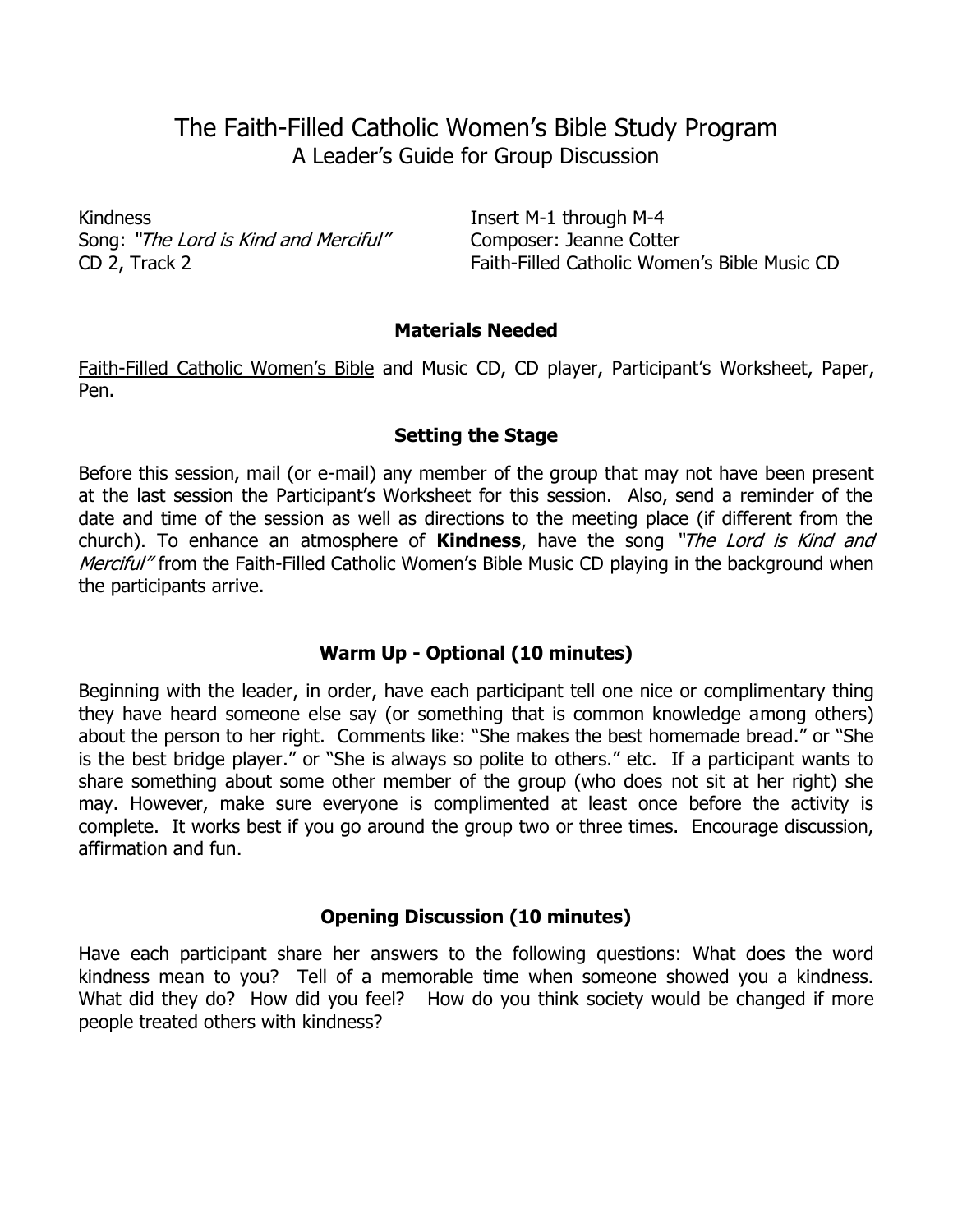# **Spiritual Awakening - Opening Prayer**

Pray together the **Prayer** at the top of insert page M-2.

# **Plan and Purpose (20 minutes)**

Ask a volunteer to read aloud the Parable of the Good Samaritan in **Luke 10:29-37 (Page 119 NT)**. Immediately following the Scripture, read aloud the **Plan and Purpose** article on insert page M-1. After silent reflection, discuss the answers to the following questions: Why is it significant that the first two people who ignored the man in need were a Priest and a Levite? What is symbolic about the fact that it is a Samaritan (he was someone from outside the mainstream of society) who extended kindness to the man in need? What is a contemporary equivalent to this parable? Why do you think we often react just as the Priest and Levite did when people are in need? Why is just "helping a little" not enough? Discuss your answers with each other.

# **Spiritual Awakening - Recognizing (10 minutes)**

Ask for volunteers to read aloud the Scripture passages in the **Recognizing** section of **Spiritual Awakening** on insert page M-2. Remind the participants that each reader will pause for a few seconds of silence after each passage to allow anyone to offer any spontaneous thought, prayer, praise or thanksgiving that this Scripture might inspire. After the final Scripture is read, ask the group, "What else do these Scriptures teach us about **Kindness**?" Share and discuss any responses.

## **Spiritual Awakening - Reflecting (15 minutes)**

Have a volunteer read **Matthew 25:34-46 (Page 61 NT)**. After silent reflection, read verses 35 and 36 again slowly. As each act of kindness is read, ask the participants to list the things they have done either as an individual or as a member of a group in the recent past that would be an appropriate response to these challenges in Scripture. When finished, encourage the participants to share their lists with each other. Then, discuss the answers to the following questions: Why is it significant that this list of actions appears under the sub-heading of "The Judgment of the Nations?" In this context, how is kindness to others more than just "the nice thing to do?" Is extending kindness hard to do? Do you think society understands the importance of acts of kindness?

# **Group Prayer (5 minutes)**

**Leader:** Father, reveal Your kindness to us through each other and everyone we meet. Accept these prayers, praises and petitions in spirit of kindness and love: **enter aloud all individual intentions.** We ask this through Your Son, our Lord Jesus Christ. Amen.